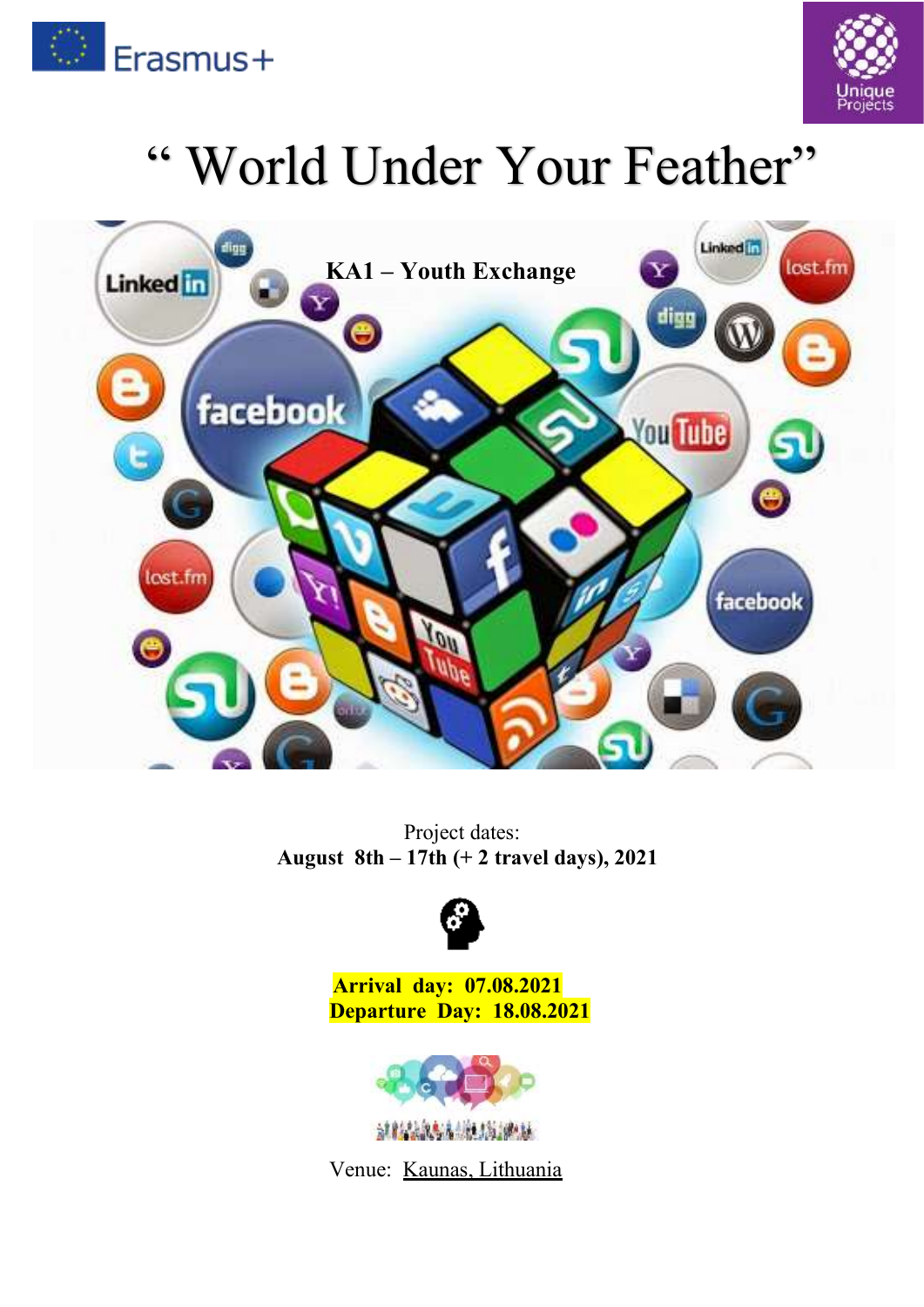

**Few words about the Project…**

" World Under Your Feather" is a 12 days Youth Exchange project (+2 travel days) which will be held in Kaunas, Lithuania and will gather participants from 5 countries – Lithuania, Romania, Latvia, Poland and Hungary to draw the attention to the importance of media literacy and to develop new competences in the field of media literacy.



**Summary:** Nowadays society is highly influenced by social and mass media. It's important to learn to use and evaluate information we receive. It is especially actual for young people who are vulnerable by social media. Media literate youth and adults would better understand the complex messages we receive from television, radio, Internet and other forms of media. Being media literate is not only capability to evaluate information, but also creating your own message, this is that this youth exchange is going to be seeking – to improve competence of media literacy.

**Project's topic:** social media, media literacy, mass media, information.

# **Project's objectives:**

- To raise awareness about mass media and its effects for young participants and their local communities.
- To increase media literacy skills for young participants.
- To learn how to use improved media skills effectively to encourage active citizenship and social and economic participation of youngsters, especially the ones with fewer opportunities for young participants.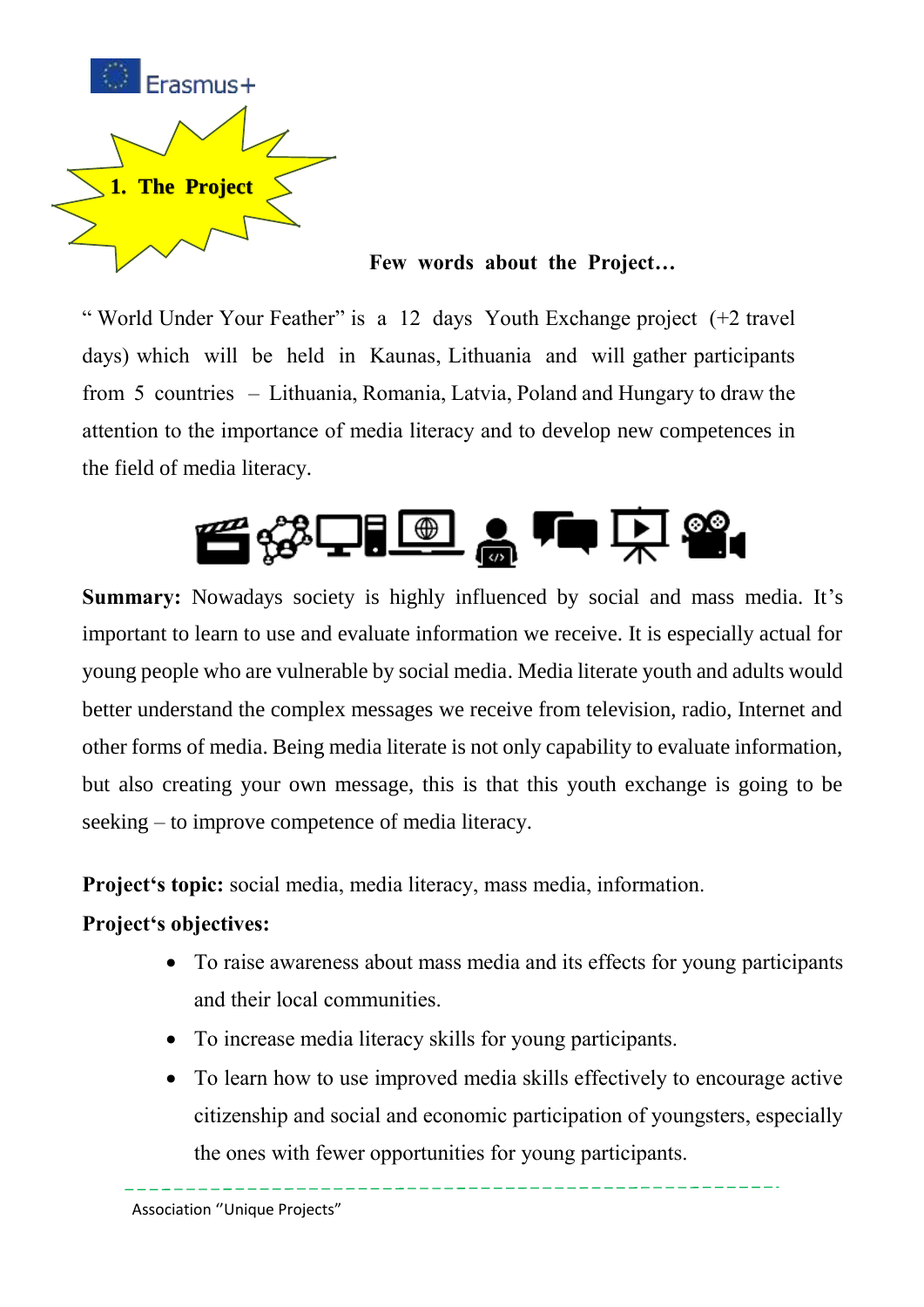



### **PARTICIPANTS' PROFILE:**

**Number of participants:** 8 participants + 1 leader per country. **Age of participants:** 16-23. **Group leader** 18+. **Gender balanced groups!** At least 3 participants per National group with **economic and / or social obstacles or geographical obstacles.**

#### **Economic obstacles are:**

\* young people with a low standard of living, low income, dependence on social welfare system;

\* in long-term unemployment or poverty;

\* young people who are homeless, young people in debt or with financial problems.

## **Social obstacles are:**

- \* young people facing discrimination because of gender, religion, disability, etc.
- \* young people, with limited social skills, or anti-social or risky sexual behaviors;
- \* young people in a precarious situation;
- \* (ex) offenders, (ex) drug or alcohol abusers;
- \*young and / or single parents, orphans;
- \* young people from broken / mono-parents families.

# **Geographical obstacles are:**

- \* young people from remote or rural areas;
- \* young people living on small islands or peripheral regions;
- \* young people from urban problem zones;

\* young people from less serviced areas (limited public transport, poor facilities, abandoned villages).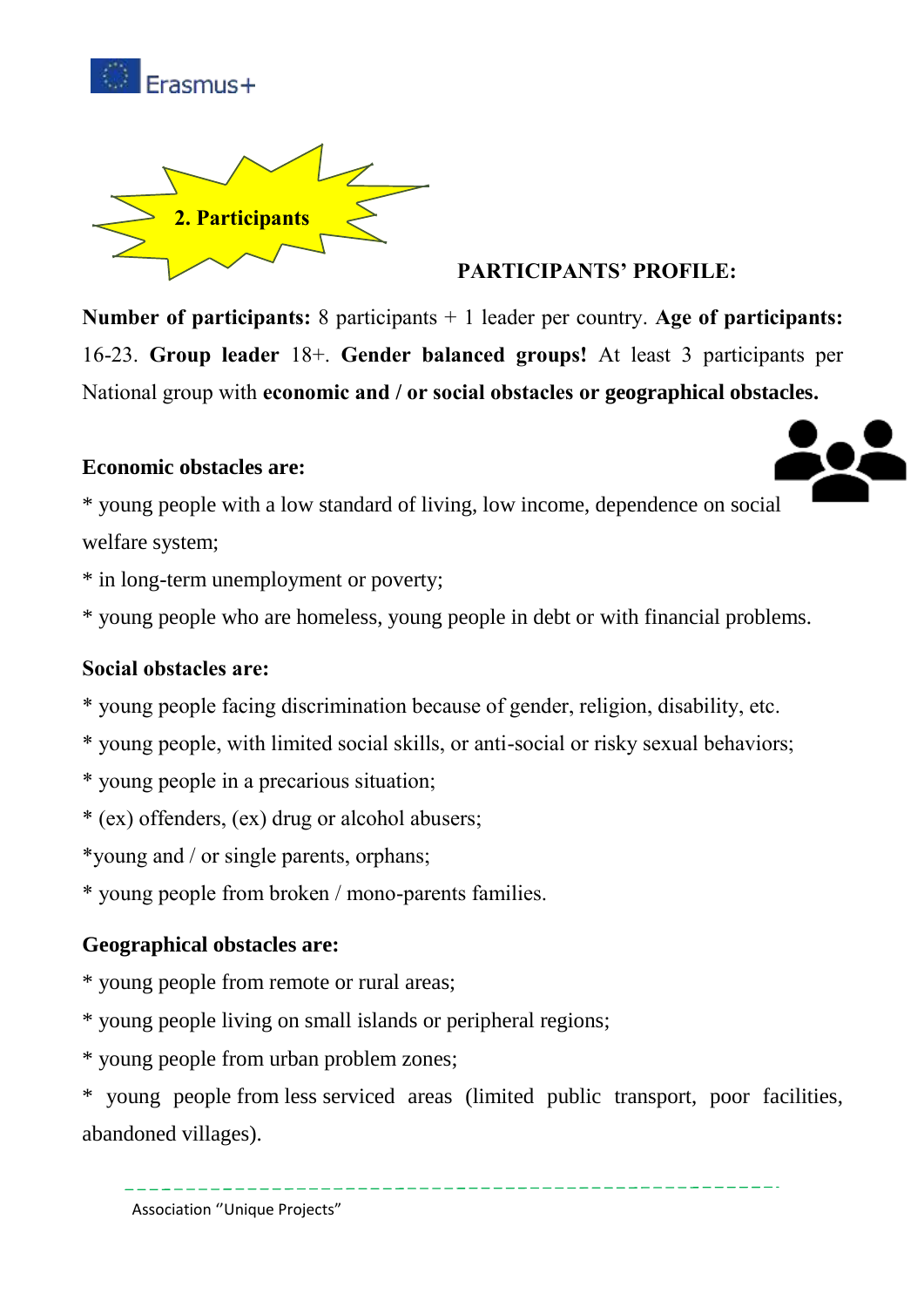

Some concrete examples regarding **obstacles**: *Youth without a job (example: one of your youth is looking for a job, for the moment he / she doesn't have any job) = Economic Obstacles Youth with a part time job (he / she works only 25 hours a week) = Economic Obstacles*

Selection process needs to be done by partners' organisations. Participants have to be selected by questionnaires and motivational letters.

**After exchange:** Dissemination phase will take place. It is responsibility of every participant and partner organisation to share information about the project, to post photos and messages in social media. More detailed dissemination plan will be created during exchange by participants themselves which we will follow during this period.





**Venue:** Domus Pacis apartments (in the Kaunas city old town). **Address:** Papilio g. 9, Kaunas.

**Notice:** You'll be accommodated in rooms of 3 or 4 persons.

**About rooms:** the participants will be accommodated in mixed national groups, to facilitate the getting to know each other process and intercultural learning.

In rooms you will be divided **by gender.** 

**Website:** http://www.domuspacis.lt/



Association ''Unique Projects"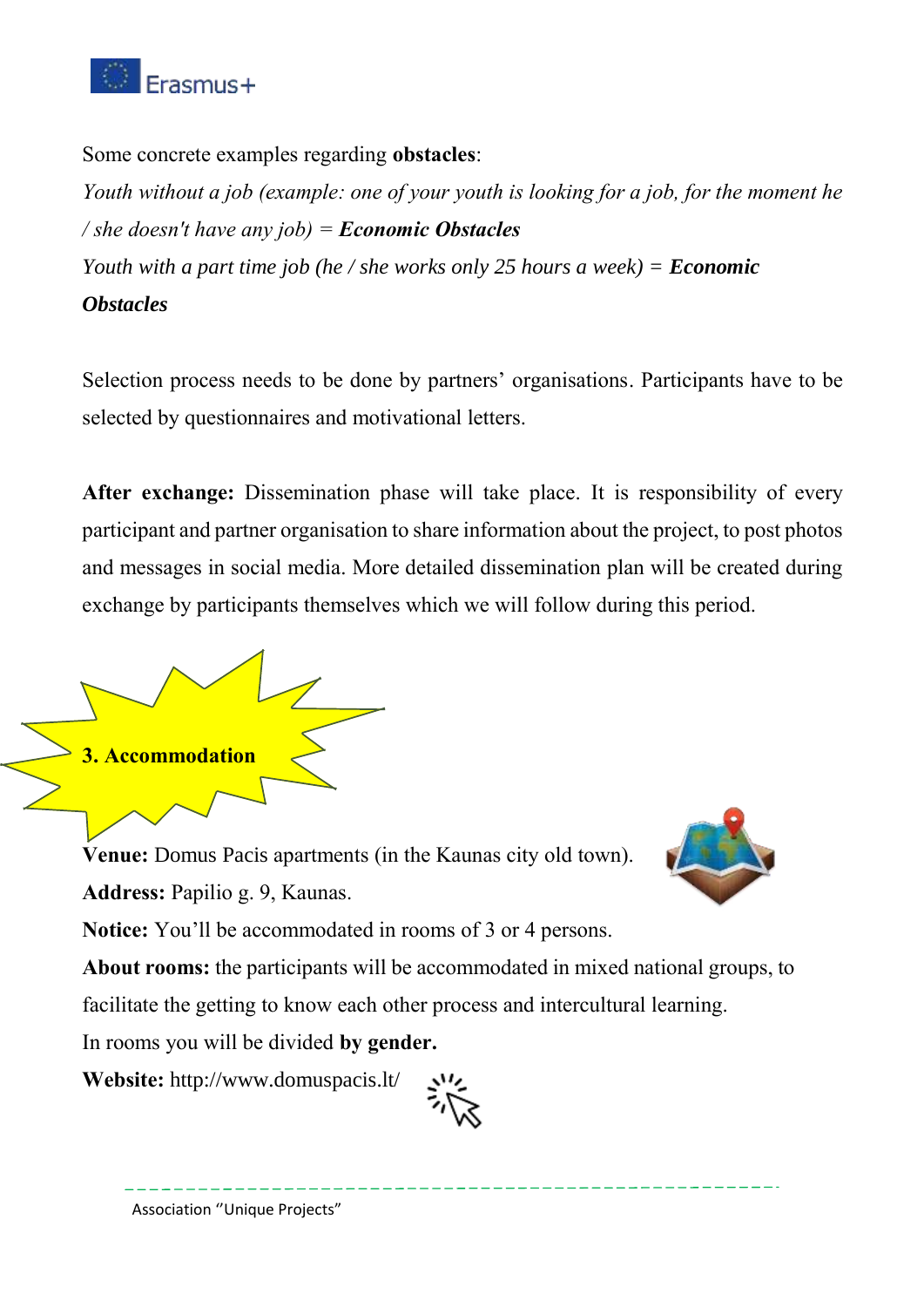

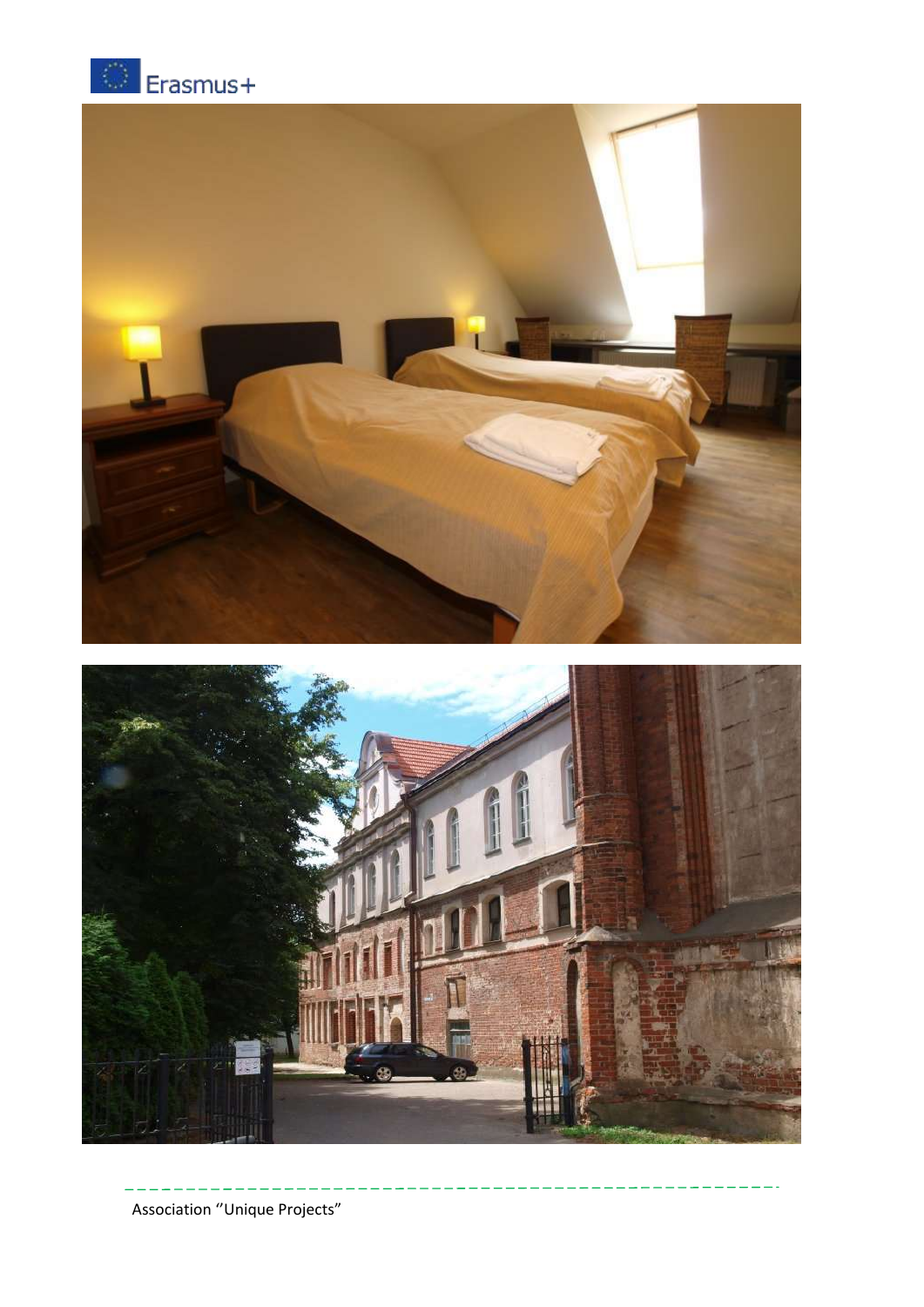





The main language used during the project will be **English.** As we will work in an international environment, participants taking part in "World Under Your Feather" project should be able to communicate and express themselves in English.



**Accommodation, food and materials** - 100% funded by the Erasmus+ Programme. This includes everything, except for travel costs. Travel costs are compensated up to the limit, identified by the Erasmus+ programme. It's highly recommended to start buying travelling tickets early. It's recommended to have a disposal for drinks, small shopping, etc.

 **5. Travel and reimbursements**

| Country   | <b>Compensation in Eur</b> |
|-----------|----------------------------|
| Lithuania | 20 Eur                     |
| Poland    | 180 Eur                    |
| Latvia    | 180 Eur                    |
| Hungary   | 275 Eur                    |
| Romania   | 275 Eur                    |

**! All travel tickets need to be bought with possibility to change travel date. If you would like to buy different kind of tickets, you need to contact us at first.**

Association ''Unique Projects"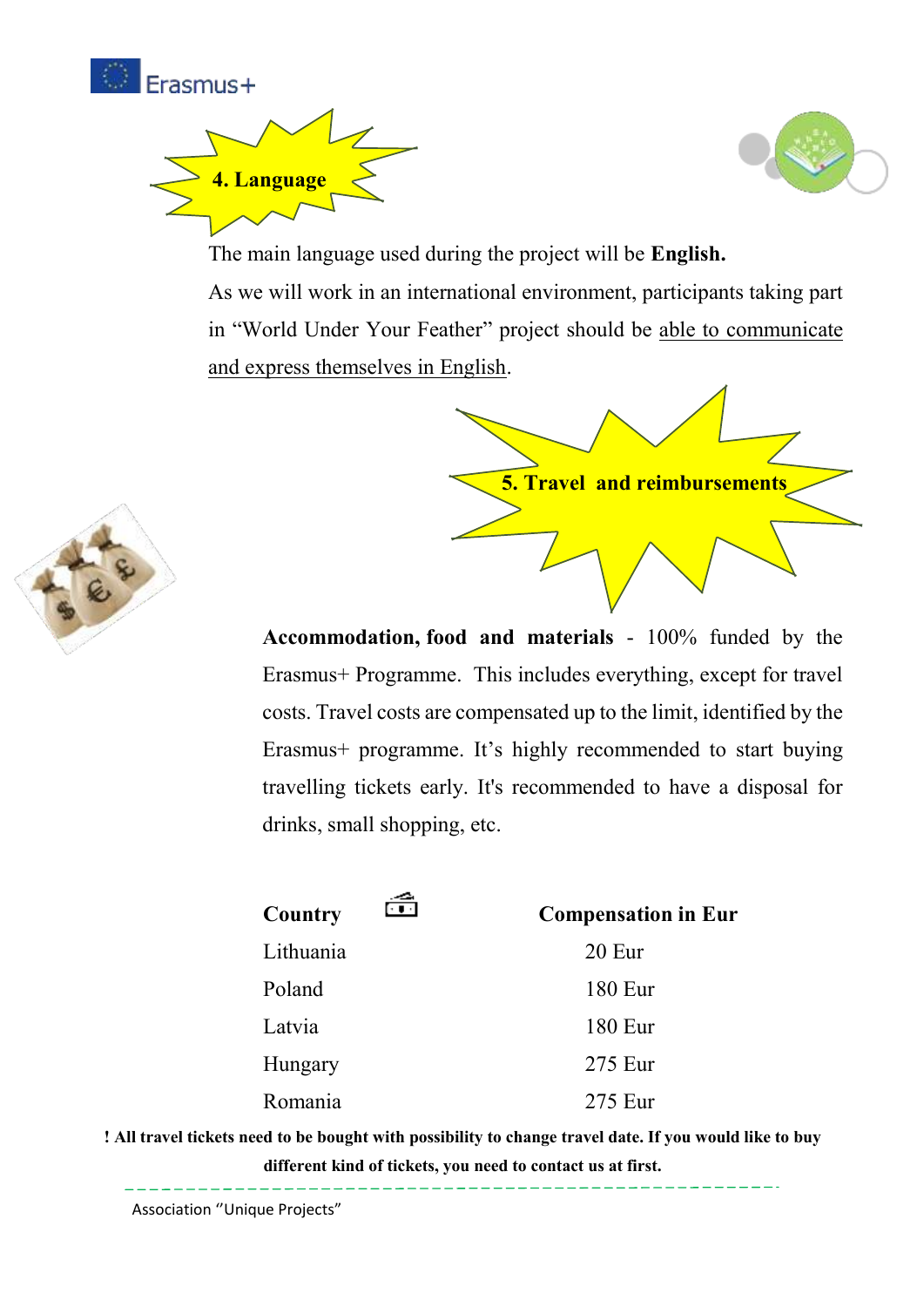

We will reimburse the travel expenses by bank transfer to partner organization accounts after the exchange. In order to make the reimbursement, firstly, dissemination activities will have to be implemented. Also, it is compulsory that you deliver all the necessary documents for us. If your travel costs exceed the official limits, the reimbursement will be limited to the maximum amount of travel costs allocated for each country. If you fail to provide all the necessary travel documents, we will be unable to reimburse you.

For plane travel, the original documents that we need are:

1. E-ticket; 2. Invoice; 3. Proof of payment or receipt; 4. Boarding passes.

\*After having all your original documents with, we will be able complete our final report and present it to our National Agency. According to Erasmus+ rules, their checking can take 60 days. Your travel expenses will be reimbursed by bank transfer to your organisation's account around December, 2021.

## **Transportation**

Firstly, you should find a flight to Kaunas (KUN) or Vilnius (VNO) airports. Flying to Riga (RIX) or Warsaw (WAW) airports may also be an option. The arrival day (and the first day of activities) is  $7<sup>th</sup>$  of August, 2020 and the departure day is  $18<sup>th</sup>$  of August, 2021. If you are coming from Vilnius, it is the best to first take a train / bus from the airport to Vilnius train / bus station and then change to the train / bus going to Kaunas.



*\*Tickets for travel out of the official dates bought without approval will not be reimbursed*

Association ''Unique Projects"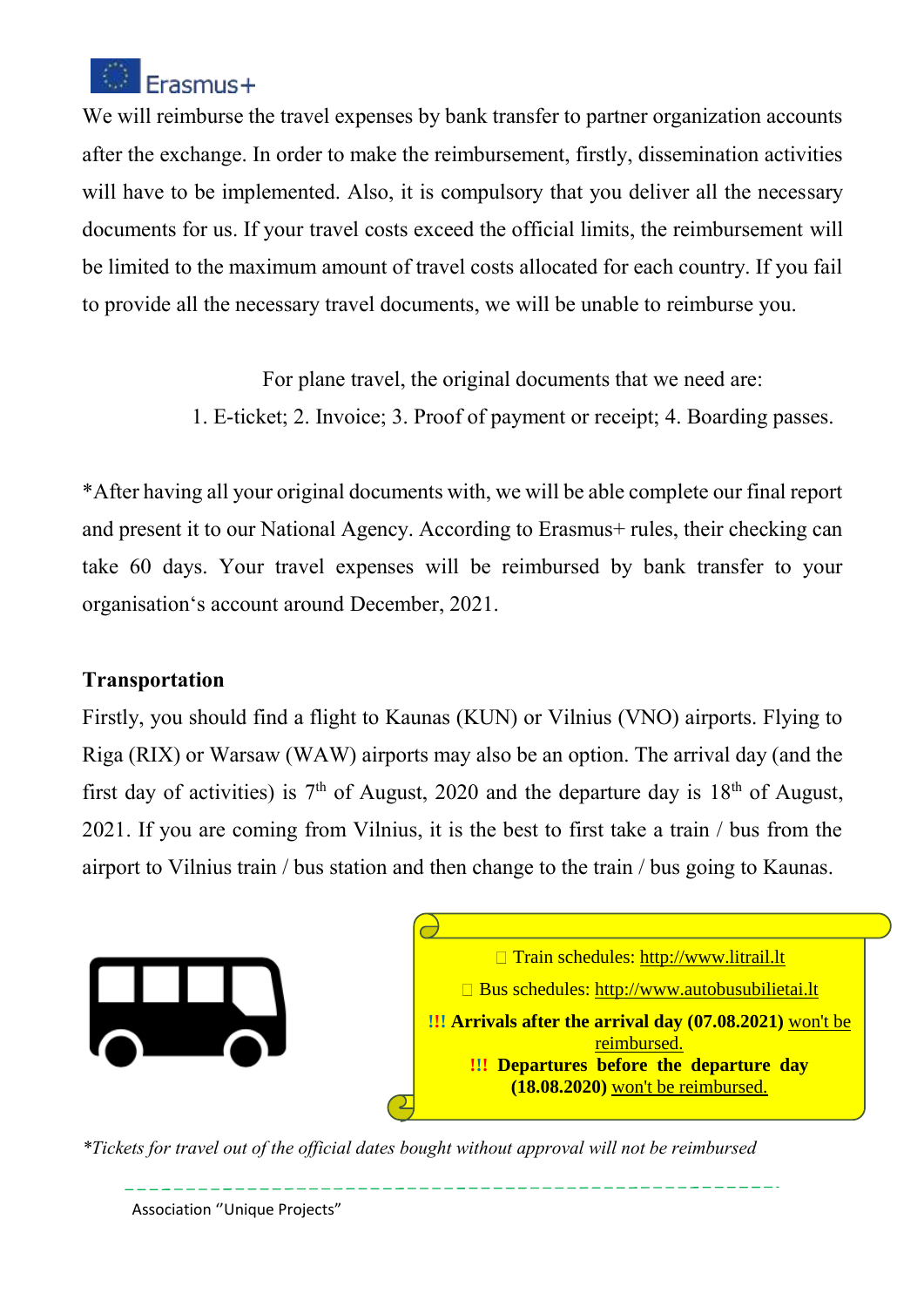



- $\checkmark$  All the participants will be expected to be present and active in all the activities. **l e** Unauthorized absence from the activities and workshops won't be tolerated.
- $\checkmark$  No alcohol in the Hotel.
- $\checkmark$  Respect the common areas and leave them clean.
- $\checkmark$  Be on time every session.
- $\checkmark$  Respect the schedule.
- $\checkmark$  Don't disturb after midnight.
- **e** Any lack of respect among participants and staff won't be tolerated.
- **u** Stress, nerves and bad mood is prohibited everywhere. Bring your best mood and **r e** big smile with you and keep it through the Exchange! Prepare for fun!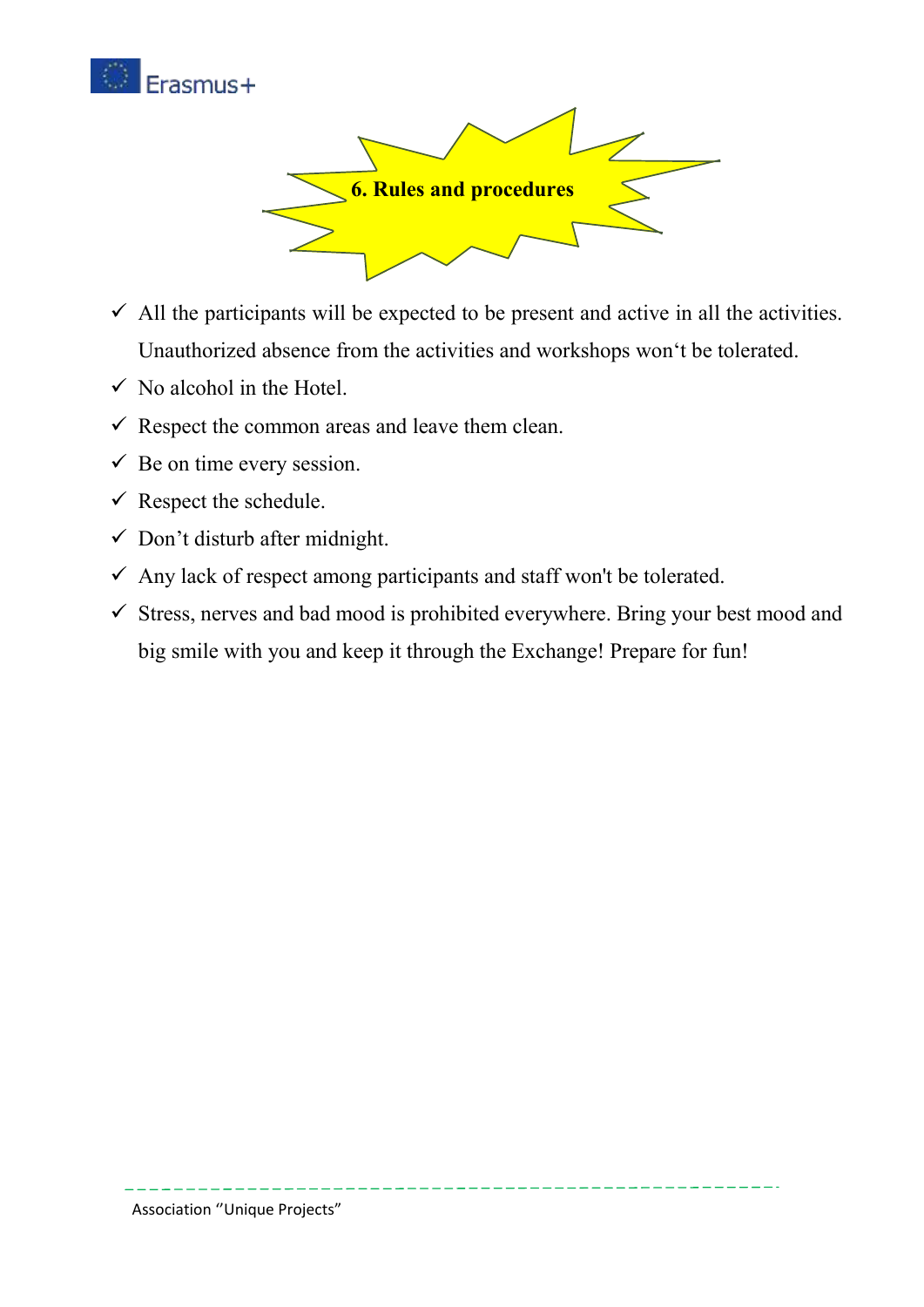



We really wish that every group of participants came to our project well prepared and ready for activities. There will be some things to do:

1. **Most important** – don't forget to buy tickets to Lithuania for **7 th of August** for arrival and **18th of August** for departure. Also, bring your **travel documents** to us (printed electronic tickets, original tickets, invoices as well) – during the project we will have office hour and will collect all this documentation so we need **ALL** your tickets and documents which prove the amount you paid (otherwise we will be incapable to make travel cost reimbursements). So please have extra copy of your travel documents so you would be able to leave one of them to us.

2. **Health insurance** is also highly recommended for you, there is an opportunity to receive European Health Insurance Card in most countries which is valid in all EU, it is very flexible and you don't have to pay for it – please use it. Also, for our project **ALL** participants **NEED** have **travel insurance** which will be



reimbursed (up to 15 Euros) together with travel costs after presenting all documents. If your travel insurance might be higher price, you need to contact us at first.

#### 3. **Safety rules:**

- We strongly recommend to travel with protective masks and gloves, have it with yourself during the project and use disinfectant fluid.
- If somebody won't feel well, they won't participate in daily activities and she / he will stay in the room.
- Association ''Unique Projects" If somebody will have temperature, that person will be isolated in separate room and will be taken to the hospital for Covid-19 test.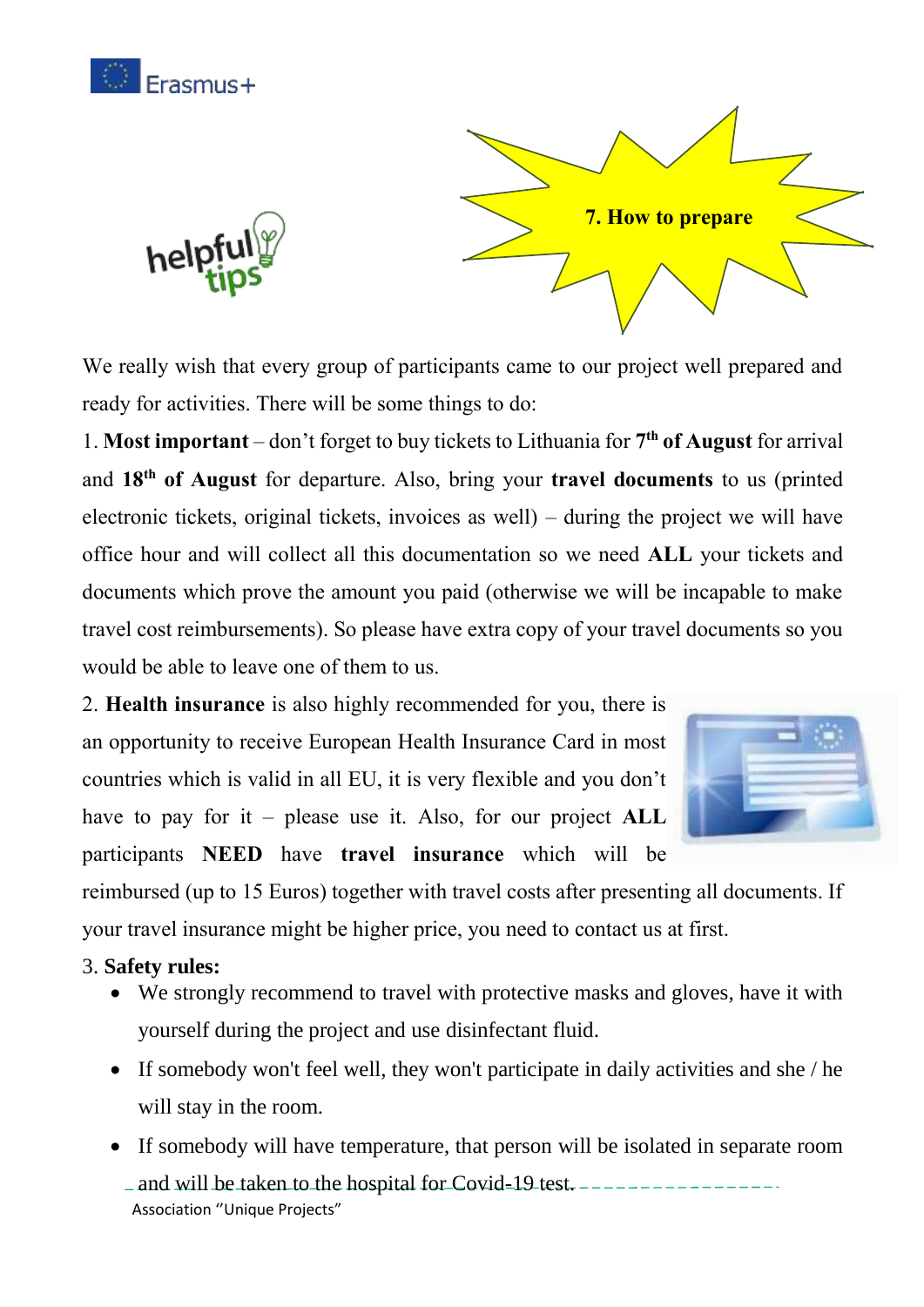

 Biggest part of activities (of course, according to the weather) will be held outside.

4. **Facebook group** – we will create it for you and add you as soon as selection process will be over. It will be called Youth exchange "World Under Your Feather". There we will upload all further practical information, relevant to the project.

5. **Intercultural evening.** During intercultural evening we expect from each group to present: their main traditions and culture, cultural heritage, to lead some game / dance / activity, to bring some of their traditional meals or drinks.

6. **HOMEWORK.** Research presentation and related activities: media literacy in commercials, media literacy in politics, media literacy in mass media, media literacy in social media. All concrete tasks with explanation will be shared with selected participants and group leaders.

\*Also, each group will have to lead 1-2 activities during the project. Concrete tasks will be given to each National group leader.



7. **Team building game** or **energizer.** If you know any great game or activity, which gets people together and helps to feel team spirit or refill yourself with energy – please share it. We will be happy to involve participants into the programme as much as possible.

8. Check the **weather forecast** before arrival and bring adequate clothes.

9. Bring **good spirit**, **joy** and **happiness**!